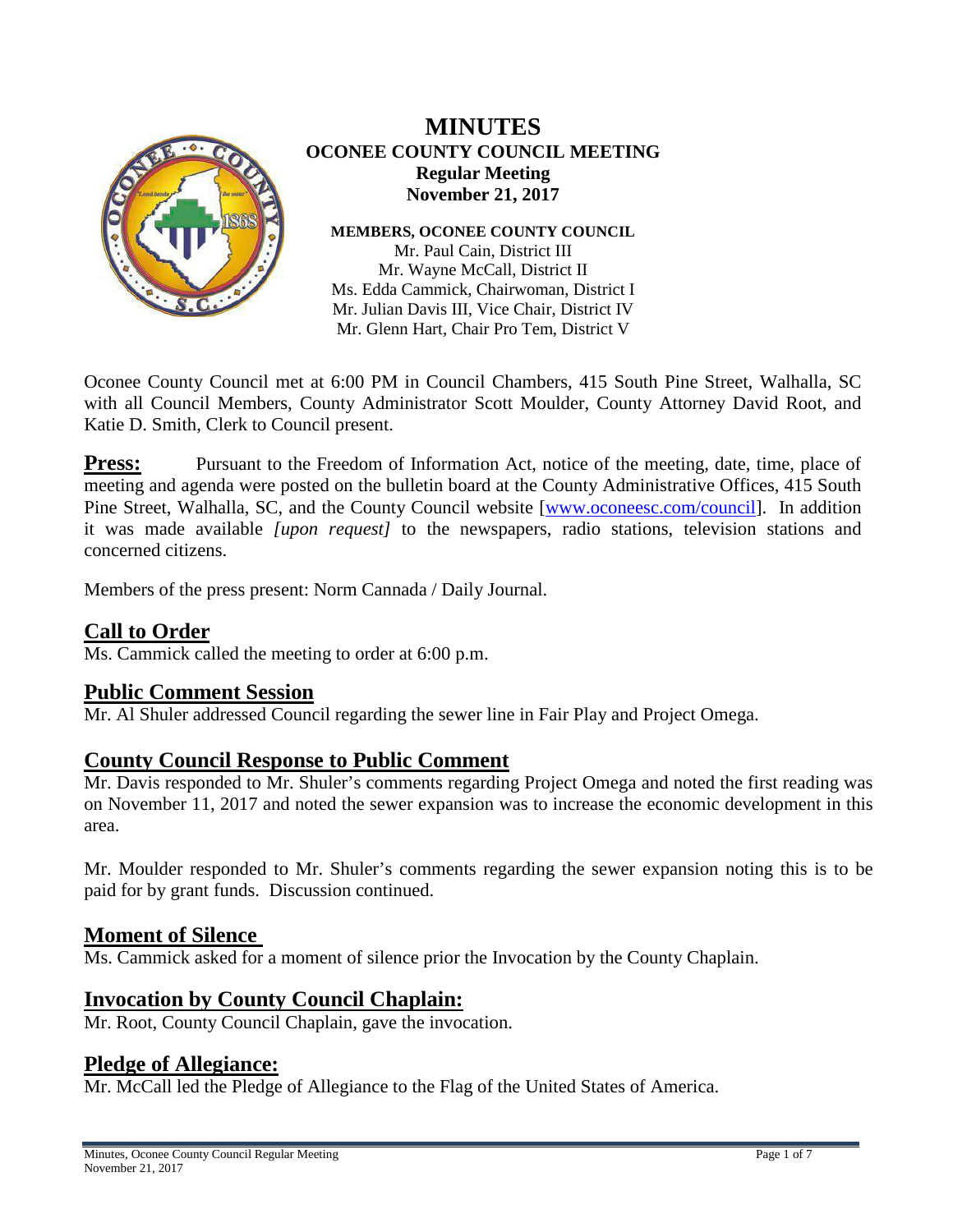# **Approval of Minutes:**

Mr. Davis made a motion, seconded by Mr. Hart, approved  $5 - 0$ , to approve the November 7, 2017 Regular Meeting minutes as presented.

# **Administrator's Report & Agenda Summary**

Mr. Moulder briefly reviewed with Council and for the public's benefit specifics related to the following matters before Council at this meeting:

- Public Hearing of Ordinance: 2017-26
- Third Reading of Ordinance: 2017-26
- Second Reading of Ordinance: 2017-25
- First Reading of Ordinance: 2017-28, 29, 30, 31
- Discussion Regarding Action Items
- Board & Commission Appointments
- Old / Unfinished Business
- Council Committee Reports
- Second Reading of Ordinance *[following Executive Session]*: 2017-27

## **Public Hearings for the Following Ordinances:**

**Ordinance 2017-26** "AN ORDINANCE TO AMEND **ORDINANCE 2017-01** WHICH ESTABLISHED THE BUDGET FOR OCONEE COUNTY AND PROVIDED FOR THE LEVY OF TAXES FOR ORDINARY COUNTY PURPOSES, FOR THE TRI-COUNTY TECHNICAL COLLEGE SPECIAL REVENUE FUND, FOR THE ROAD MAINTENANCE SPECIAL REVENUE FUND, FOR THE VICTIM SERVICES SPECIAL REVENUE FUND, FOR THE BRIDGE AND CULVERT CAPITAL PROJECT FUND, AND FOR THE ECONOMIC DEVELOPMENT CAPITAL PROJECT FUND, AMONG OTHER MATTERS, ALL IN OCONEE COUNTY FOR THE FISCAL YEAR BEGINNING JULY 1, 2017 AND ENDING JUNE 30, 2018, IN CERTAIN LIMITED REGARDS; AND OTHER MATTERS RELATED THERETO."

Ms. Cammick opened the floor for Public Comment.

Noting that no citizens signed up to address Council; Ms. Cammick opened the floor for any citizen wishing to address Council regarding this ordinance. No citizen addressed Council.

Ms. Cammick asked if any citizens wished to submit written comments regarding this ordinance; no citizen presented any written comments for the record.

Ms. Cammick closed the Public Hearing regarding **Ordinance 2017-26.**

# **Third Reading of the Following Ordinances:**

**Ordinance 2017-26 [Captioned above]**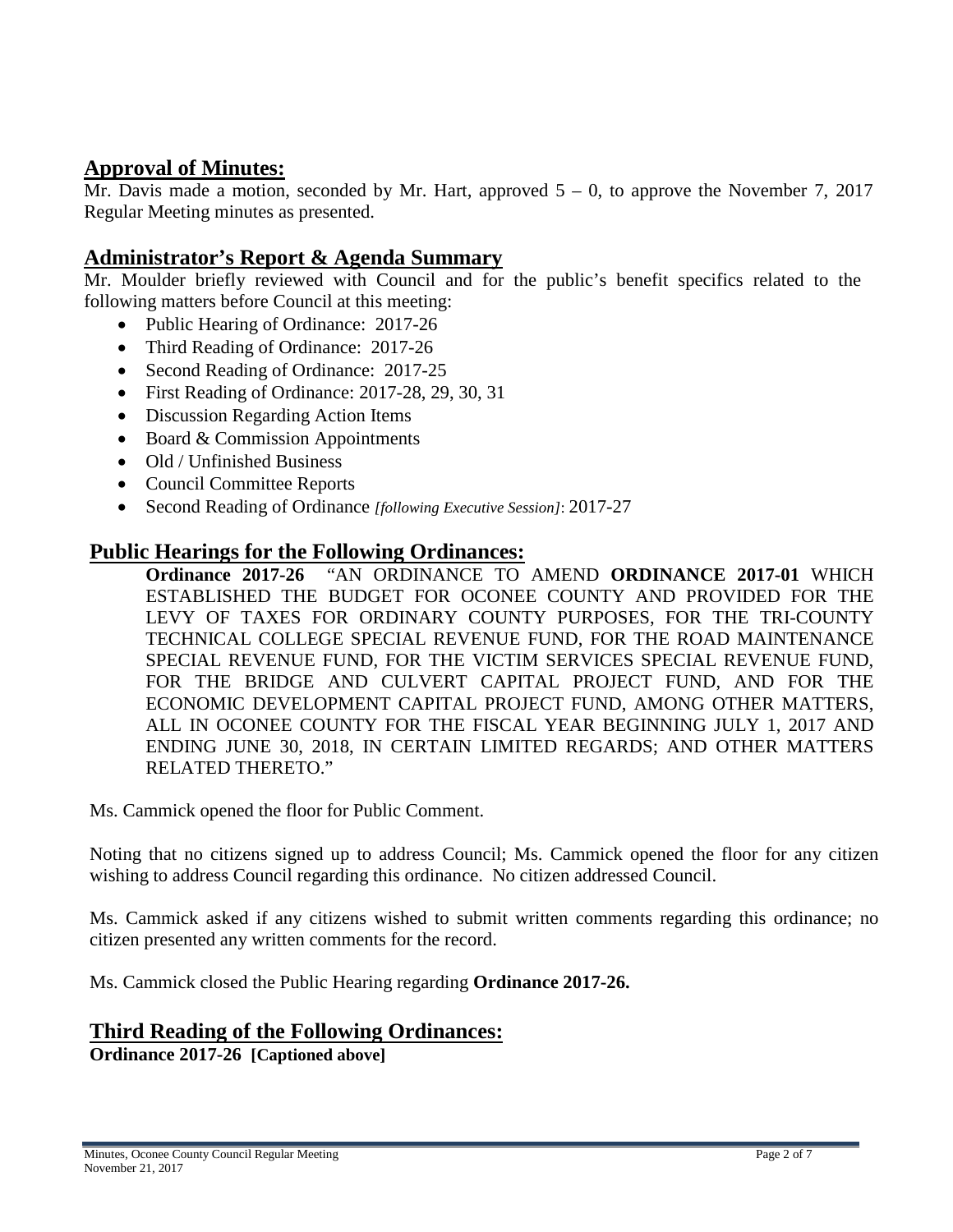Mr. Davis made a motion, seconded by Mr. Hart, approved 5 – 0, to approve **Ordinance 2017-26** on third & final reading.

# **Second Reading of the Following Ordinances:**

**Ordinance 2017-25** "AN ORDINANCE AMENDING ARTICLE 8 OF CHAPTER 38 OF THE OCONEE COUNTY CODE OF ORDINANCES IN CERTAIN LIMITED REGARDS AND PARTICULARS PERTAINING TO "AMENDMENTS AND REZONING" GENERALLY AND "METHODS OF INITIAL REZONING" IN PARTICULAR; AND OTHER MATTERS RELATED THERETO."

Mr. Davis made a motion, seconded by Mr. Hart, approved  $3 - 2$  [Mr. Hart & Mr. McCall opposed], to approve **Ordinance 2017-25** on second reading.

# **First Reading of the Following Ordinances**

**Ordinance 2017-28** "AN ORDINANCE AUTHORIZING THE EXECUTION AND DELIVERY OF A GROUND LEASE AGREEMENT BETWEEN OCONEE COUNTY AS LESSOR AND THE FOOTHILLS FARMSTEAD AS LESSEE; AND OTHER MATTERS RELATED THERETO."

Mr. Davis made a motion, seconded by Mr. Cain, approved 5 – 0, to approve **Ordinance 2017-28** on first reading.

**Ordinance 2017-29** "AUTHORIZING OCONEE COUNTY, SOUTH CAROLINA, TO ENTER INTO AN EQUIPMENT ACQUISITION AND USE AGREEMENT FOR THE PURPOSE OF ACQUIRING CERTAIN EQUIPMENT IN AN AMOUNT NOT TO EXCEED \$6,552,500; AUTHORIZING THE COUNTY ADMINISTRATOR TO DETERMINE CERTAIN MATTERS; AND OTHER MATTERS RELATING THERETO."

Mr. Davis made a motion, seconded by Mr. Hart, approved 5 – 0, to approve **Ordinance 2017-29** on first reading.

**Ordinance 2017-30** "AN ORDINANCE AUTHORIZING THE EXECUTION AND DELIVERY OF AN AMENDMENT TO THE FEE AGREEMENT BETWEEN OCONEE COUNTY AND ITECH SOUTH, LLC, DATED AS OF APRIL 1, 2015, PROVIDING FOR THE INCLUSION OF EUGENE CARLTON MORRIS AND JUNE COPELAND MORRIS AS SPONSORS; AND OTHER MATTERS RELATED THERETO."

Mr. Davis made a motion, seconded by Mr. Cain, to approve **Ordinance 2017-30** on first reading.

Ms. Cammick questioned where ITech South was located. Mr. Richard Blackwell, Oconee Economic Alliance [OEA] Director noted the location was across the street from the Oconee County Commerce Park.

Regarding the previous motion made by Mr. Davis, seconded by Mr. Cain, it was approved  $5 - 0$ , to approve **Ordinance 2017-30** on first reading.

**Ordinance 2017-31** "AN ORDINANCE AMENDING CHAPTER 38 OF THE OCONEE COUNTY CODE OF ORDINANCES, IN CERTAIN LIMITED REGARDS AND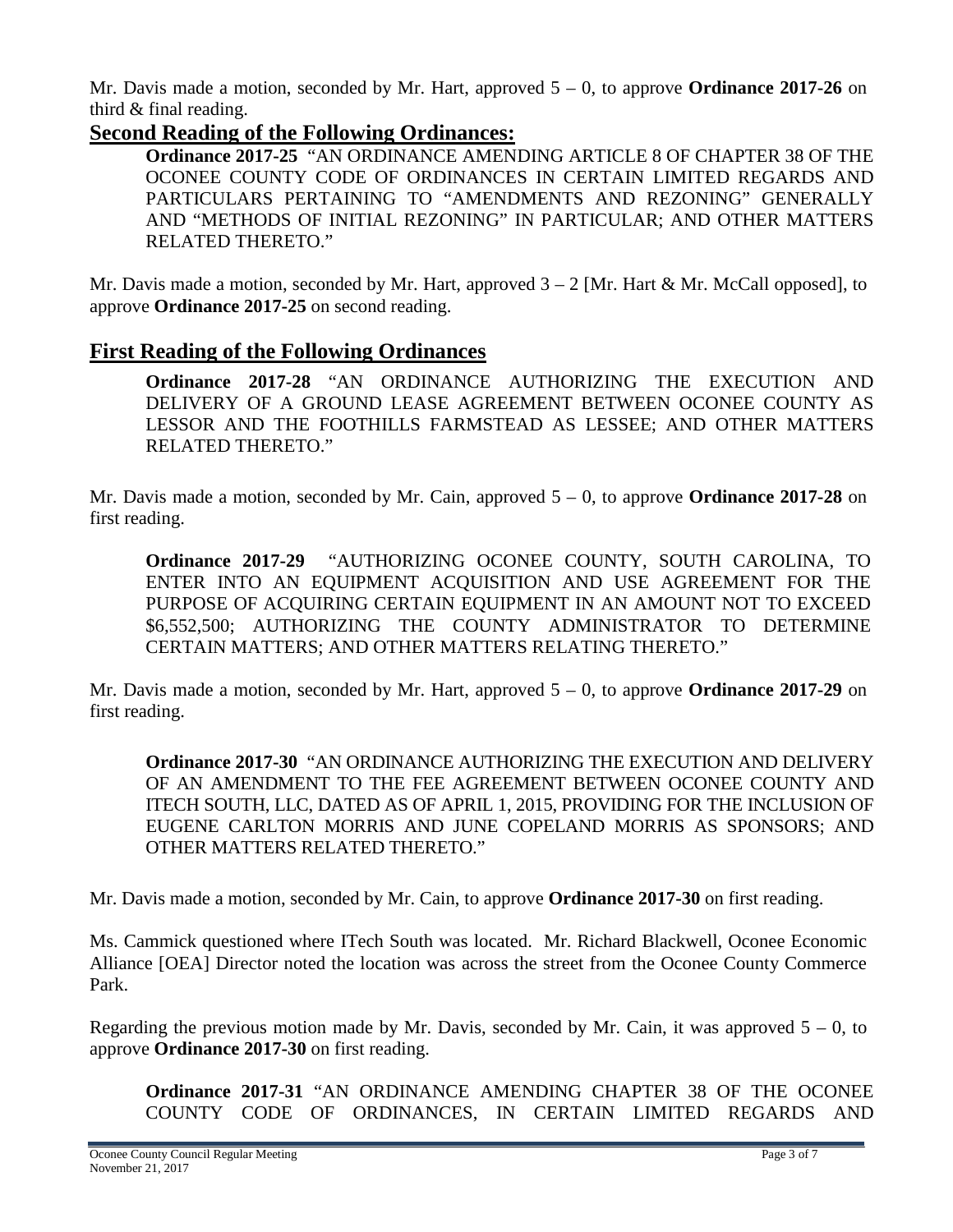## PARTICULARS ONLY, REGARDING SETBACK LANGUAGE FOR MULTI-FAMILY HOUSING STRUCTURES; AND OTHER MATTERS RELATED THERETO."

Mr. Davis made a motion, seconded by Mr. Cain, approved  $4 - 1$  [Mr. Hart opposed], to approve **Ordinance 2017-31** on first reading.

# **Discussion Regarding Action Items**

#### **Drilling Services for Seneca Landfill - Groundwater Remediation Pilot Study / Solid Waste \$95,672.50**

Budget: **\$1,315,572.00** Project Cost: **\$95,673.00** Balance: **\$1,219,899.00** At the September 5, 2017 Council Meeting, Council approved awards to Smith Gardner, Inc. for related engineering services and to Regenesis BioRemediation Products, Inc., to provide remediation products and their application to the Seneca Landfill for remediation as mandated by DHEC. Drilling services by an outside contractor are required for this remediation process. This bid is for drilling services for the installation of three soil borings, multiple injection wells, injection borings and one permanent groundwater monitoring well. The contractor must also drum any contaminated groundwater encountered during drilling.

On October 5, 2017 this bid was advertised and emailed to twelve bidders. On November 2, 2017, formal sealed bids were opened. Eight (8) companies originally submitted bids. One bid was a "No Bid", two bids were rejected because of no Bid Bond and one bid was rejected because it was not signed, leaving four responsive bids. M & W Drilling, LLC, of Knoxville, TN, submitted the lowest responsive and responsible bid of \$86,975.00. A 10% contingency of \$8,697.50 has been added to this amount to allow for unforeseen drilling conditions and estimated amounts of contamination requiring disposal, bringing the award amount to \$95,672.50.

It is the staff's recommendation that Council (1) approve the award of bid ITB 17-03, Drilling Services for the Seneca Landfill – Groundwater Remediation Pilot Study to M & W Drilling, LLC, of Knoxville, TN, in the amount of \$86,975.00, with a 10% contingency of \$8,697.50, for a total award of \$95,672.50 and (2) authorize the County Administrator to approve any Change Orders within the contingency amount.

Mr. Davis made a motion, seconded by Mr. Cain, approved 5 – 0, to approve **[1]** the award of bid ITB 17-03, Drilling Services for the Seneca Landfill – Groundwater Remediation Pilot Study to M & W Drilling, LLC, of Knoxville, TN, in the amount of \$86,975.00, with a 10% contingency of \$8,697.50, for a total award of \$95,672.50 and **[2]** authorize the County Administrator to approve any Change Orders within the contingency amount.

## **Roll Off Recycling Containers / Solid Waste / \$114,780.00**

Budget: **\$114,780.00** Project Cost: **\$114,780.00** Balance: **\$0** This Invitation to Bid was issued on October 10, 2017 for Roll Off Recycling Containers for the Solid Waste department. This bid is for (8) 40 yard open top containers, (6) 20 yard open top containers and (9) 20 yard enclosed containers with a 10 yard box style roof. These containers will be used in the convenience centers throughout the County for processing and hauling of recyclables.

On November 7, 2017, formal sealed bids were opened. Ten companies were originally notified of this bid opportunity. Five companies submitted bids with Nu-Life Environmental, Inc., of Easley, SC, submitting the lowest overall bid in the amount of \$114,780.00.

It is the staff's recommendation that Council approve the award of ITB 17-04 for Roll Off Recycling Containers to Nu-Life Environmental, Inc., of Easley, SC, in the amount of \$114,780.00.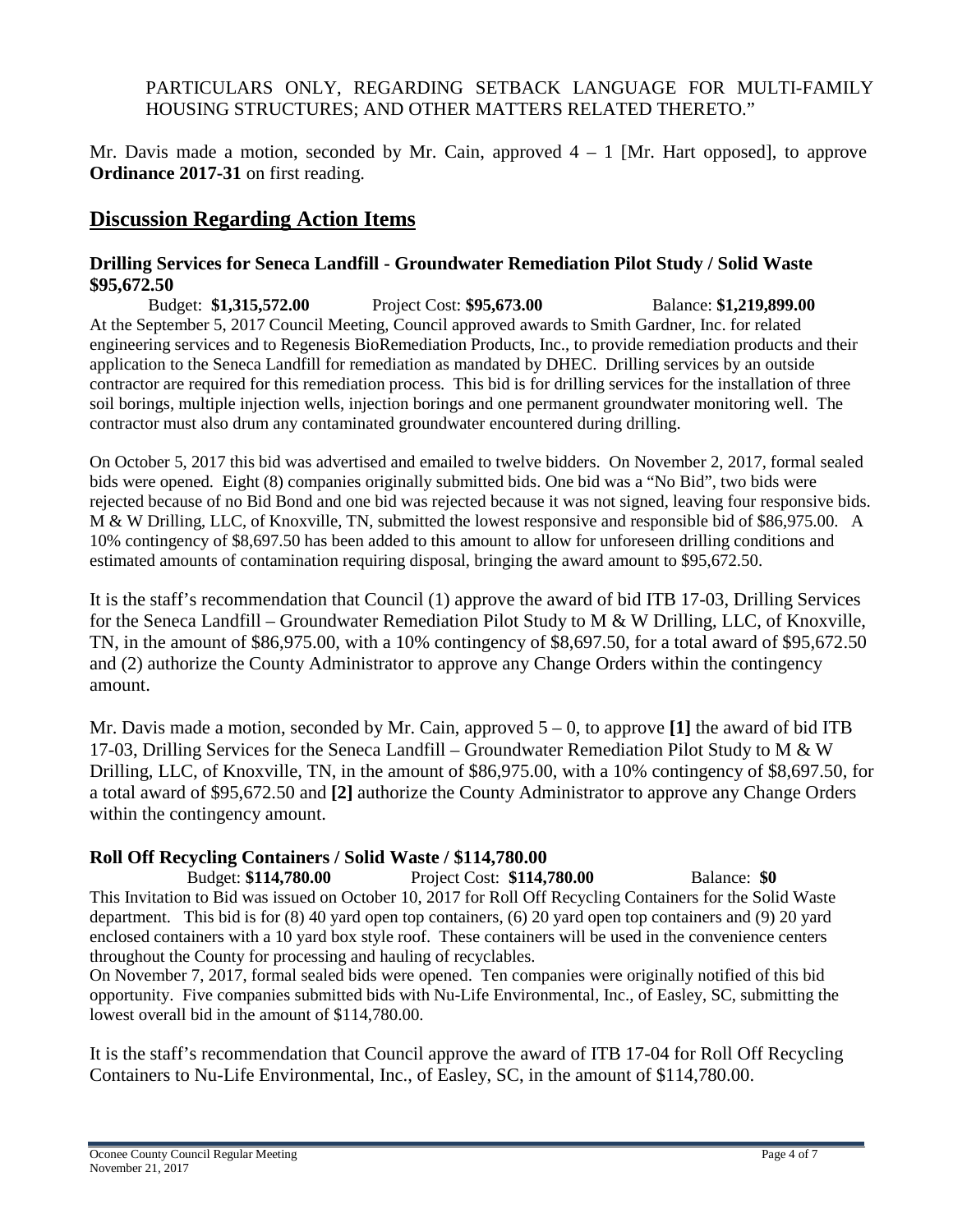Mr. Davis made a motion, seconded by Mr. Hart, to approve Roll Off Recycling Containers in the amount of \$114,780.00.

Mr. Davis questioned the amount that was the County's part. Mr. Moulder noted \$4,280.00 was the County's portion and would be coming from the budgeting allocations from the Solid Waste department. The remaining is being paid for through grants. Discussion continued.

Regarding the previous motion made by Mr. Davis, seconded by Mr. Hart, it was approved  $5 - 0$ , to approve the Roll Off Recycling Containers to Nu-Life Environmental, Inc., of Easley, SC, in the amount of \$114,780.00.

# **Board & Commission Appointments**

### **Building Codes Appeal Board**

No nominations were made.

## **Conservation Bank Board**

No nominations were made.

### **Board of Zoning Appeals**

No nominations were made.

#### **Agricultural Advisory Board**

Mr. Cain made a nomination, approved  $5 - 0$ , to appoint Ms. Sandra L. Gray as the District III representative on the Agricultural Advisory Board.

## **Old / Unfinished Business**

Mr. McCall noted he went to several convenience centers around the County and noticed there was cardboard in with household garbage and when he questioned staff; he was informed they cannot ask residents to recycle. Mr. Moulder noted there was not a policy in place at this time making residents comply. Mr. Root noted the solid waste and litter ordinance has been redrafted and are being reviewed by Mr. Swain Still, Solid Waste Director, and will be ready at the next Law Enforcement, Public Safety, Health & Welfare Committee meeting. Mr. McCall further noted he would like a sign to be placed at the convenience centers to recycle cardboard. Lengthy discussion continued.

Mr. Moulder noted he would place a sign asking residents to recycle cardboard in the appropriate bin.

## **New Business**

None at this meeting.

# **Council Committee Reports**

## **Budget, Finance & Administration**

Ms. Cammick read from a prepared statement [copy filed with these minutes] outlining the discussion held at the November 14, 2017 meeting.

## **Real Estate, Facilities & Land Management**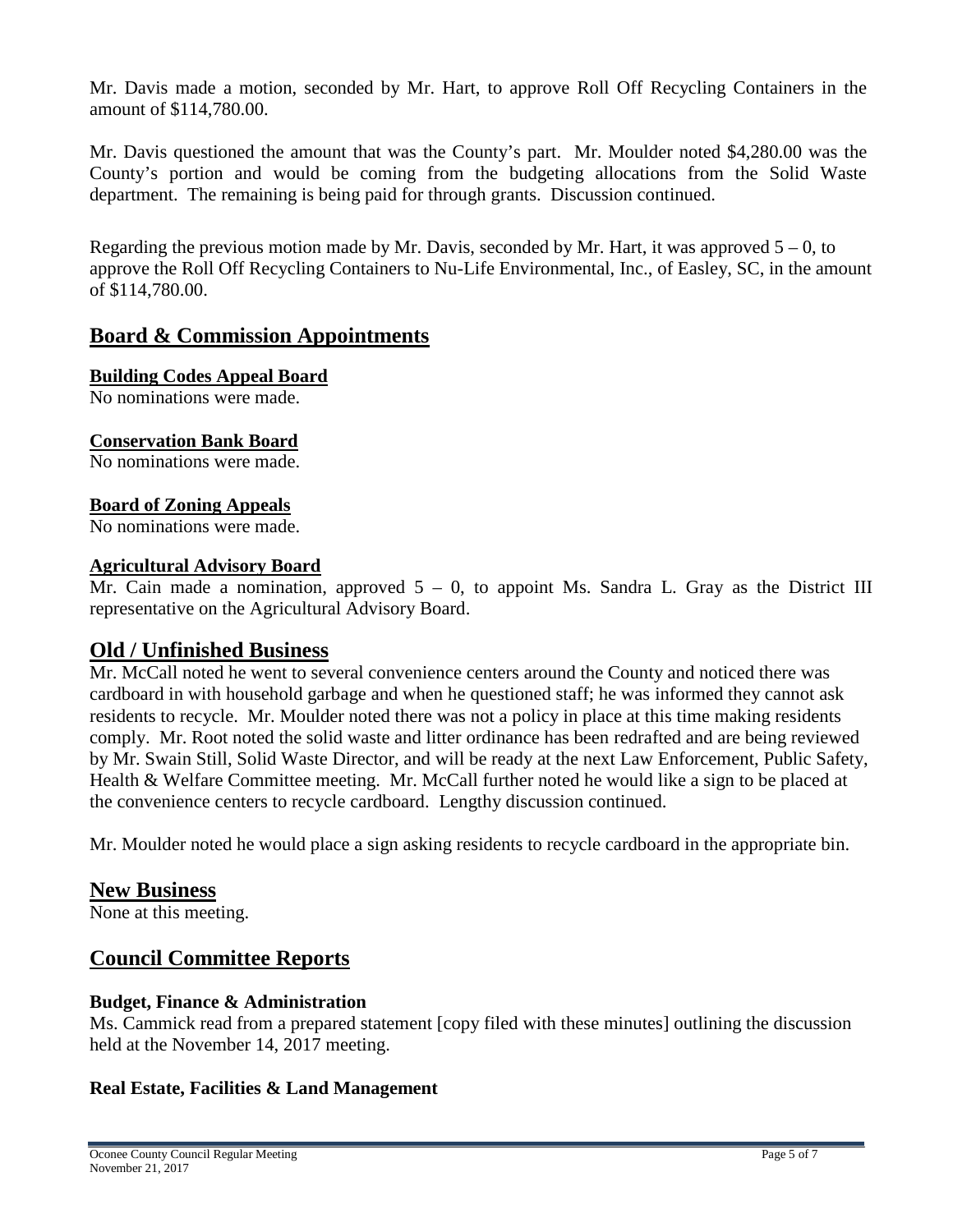Mr. Davis read from a prepared statement [copy filed with these minutes] outlining the discussion held at the November 14, 2017 meeting.

Mr. Hart made a motion, seconded by Ms. Cammick, approved  $5 - 0$ , to receive three quotes for the replacement of the unit for the new system chiller at the Oconee County Courthouse with a \$130,000 limit.

## **Recreation Review Task Force**

Mr. Davis read from a prepared statement [copy filed with these minutes] outlining the discussion held at the October 24, 2017 meeting.

Mr. McCall recused himself from motion to enter into Executive Session regarding Project Omega due to potential economic conflict [copy of recusal form filed with these minutes].

# **Executive Session:**

Mr. Davis made a motion, seconded by Mr. Hart, approved  $4 - 0$  to enter into Executive Session for the following purposes, as allowed for in § 30-4-70(a) of the South Carolina Code of Laws:

*[1] Discussion regarding an Economic Development matter, Project Omega.*

Council entered Executive Session at 6:45 p.m.

Council returned from Executive Session at 7:01 p.m. on a motion made by Mr. Davis, seconded by Mr. Hart, approved  $4 - 0$ .

Ms. Cammick stated that no action was taken in Executive Session.

Mr. McCall recused himself from discussion during Executive Session regarding Project Omega due to potential economic conflict [copy of recusal form filed with these minutes].

# **Second Reading of the Following Ordinances [continued]**

**Ordinance 2017-27** "An ordinance authorizing the execution and delivery of a Memorandum of Understanding ("MOU") by and between the Oconee Economic Alliance ("OEA"), Oconee County, and Project Omega which memorializes and authorizes certain economic development incentives for Project Omega, including the transfer by the County to the OEA of approximately twenty-two acres of County-owned real property located within the Oconee Industry and Technology Park, along with economic development funds to be determined on the basis of three appraisals for the purpose of OEA facilitating the construction of a building to house the expansion of Project Omega's manufacturing facilities, and authorizing the acceptance by the County of ownership of Project Omega's existing manufacturing facility for future use or resale; also authorizing the execution of all other agreements necessary to give effect to the MOU; all contingent on certain investment and the creation of jobs by Project Omega; and all other matters related thereto."

Mr. Davis made a motion, seconded by Mr. Cain, to approve **Ordinance 2017-27** on second reading.

Lengthy discussion followed to include but not limited to:

• No issue with giving 22 acres, grading, FILOT, etc.